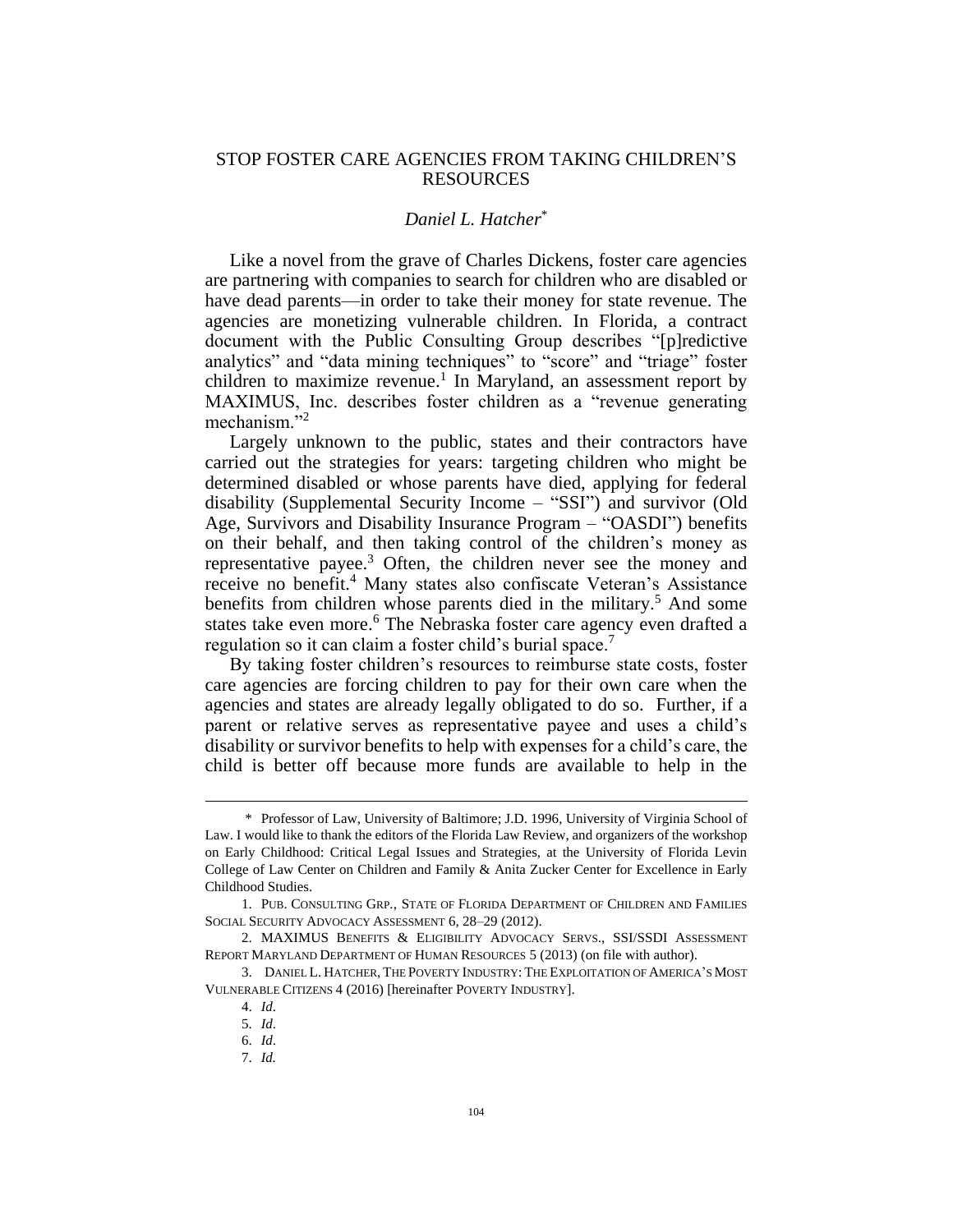household where the child lives. When foster care agencies take resources from children, the children receive no benefit; their money is used to provide neither them nor their foster care home more assistance. Rather, the agencies ignore their fiduciary obligations and route the funds to government coffers—while the contractors also take a cut.<sup>8</sup>

Why are foster care agencies taking resources from the very children they exist to serve? States have not provided sufficient funding for child welfare services, including assistance to help families stay intact so that foster care is not needed. In a search for revenue, child welfare agencies have prioritized their own fiscal self-interests over their purpose of protecting the interests of children in their care.<sup>9</sup>

Cash-strapped agencies argue that taking the children's funds is actually good for the children, because increased agency revenue leads to improved agency services.<sup>10</sup> However, this rationale fails. The notion that child welfare agencies should fund themselves by taking resources from children they exist to serve is counterintuitive, at best. Further, foster care agencies are not better off after they confiscate children's resources: the funds are either routed directly to general state coffers or the state reduces funding for the agency based upon how much money is obtained from the children.<sup>11</sup>

These state revenue schemes target our country's most vulnerable children. According to past studies, foster children suffer from posttraumatic stress disorder (PTSD) at twice the level of U.S. war veterans;<sup>12</sup> over one-third of children aging out of foster care never graduate from high school;<sup>13</sup> only 3% complete college;<sup>14</sup> less than 50% find employment;<sup>15</sup> 80% suffer from mental health issues;<sup>16</sup> over one-third face homelessness;<sup>17</sup> and almost 75% of males become incarcerated by

 $\overline{a}$ 

13. *Education*, NAT'L FOSTER YOUTH INST., https://www.nfyi.org/issues/education/ [https://perma.cc/K66C-VAW2] (last visited Sept. 27, 2018).

14. Toni Airaksinen, *Only 3% of Foster Care Youth Graduate College. Felicitas Reyes is One of Them*, USA TODAY (June 12, 2017, 11:58 AM), https://www.usatoday.com/story/college/2017/06/12/only-3-of-foster-care-youth-graduatecollege-felicitas-reyes-is-one-of-them/37432803/ [https://perma.cc/8993-L897].

15. *Foster Care Facts*, PROMISES 2 KIDS, http://promises2kids.org/facts-figures/ [https://perma.cc/DH6M-3WJY] (last visited Sept. 27, 2018).

16. *Mental Health and Foster Care*, NAT'L CONF. OF STATE LEGISLATURES (May 9, 2016), http://www.ncsl.org/research/human-services/mental-health-and-foster-care.aspx [https://perma.cc/4RJS-JTQE].

17. *Foster Care Facts*, *supra* note [15.](#page-1-0)

<span id="page-1-0"></span><sup>8.</sup> *Id*. at 3.

<sup>9.</sup> *Id*.

<sup>10.</sup> *Id*. at 2.

<sup>11.</sup> *Id.* at 3.

<sup>12.</sup> Candice N. Plotkin, *Study Finds Foster Kids Suffer PTSD*, HARVARD CRIMSON (Apr. 11, 2005), https://www.thecrimson.com/article/2005/4/11/study-finds-foster-kids-suffer-ptsd/ [https://perma.cc/HD83-H3XW].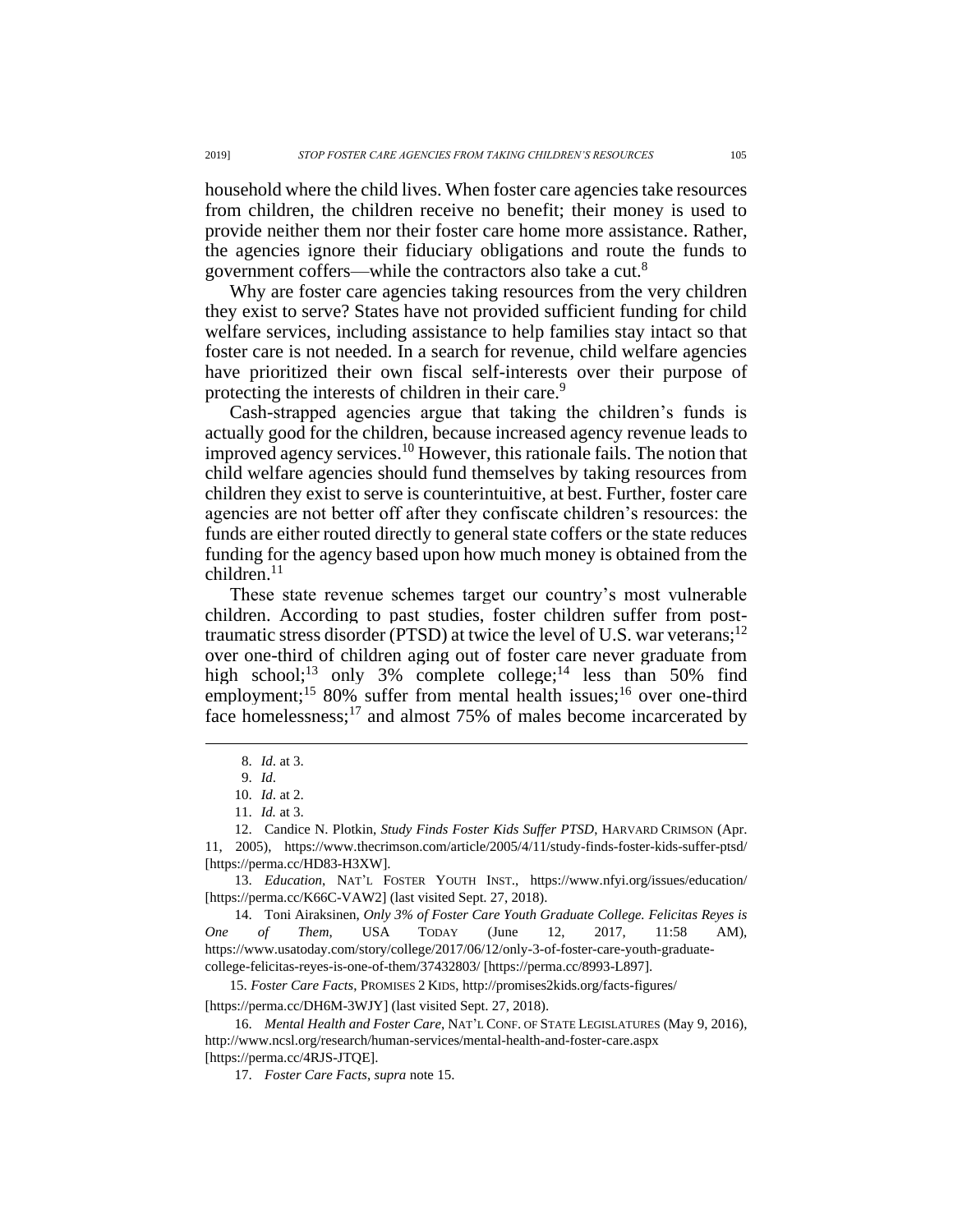age twenty-six.<sup>18</sup>

Rather than taking the children's resources, child welfare agencies could help foster children use their own funds to prepare for the difficult transition to independence. Examples include saving the funds for college costs or vocational training, purchasing specialized tools or equipment for work, helping pay future rent, purchasing a car—now virtually a necessity for independent living—or conserving the funds for countless other expenses the children will encounter.

In 2018, after several years of policy advocacy, litigation, and legislative effort, Maryland became the first state to enact legislation that begins to protect foster children's resources.<sup>19</sup> After strong opposition, Governor Larry Hogan did not sign the legislation but, in an election year, he decided not veto it either; so it became law without signature under the state constitution.<sup>20</sup> The remainder of this essay summarizes legal and policy concerns regarding states taking foster children's funds and explains how the Maryland law can serve as a model for other states so that child welfare agencies follow their purpose of helping children–not using them.

### I. LEGAL AND POLICY CONCERNS

Rather than adhering to their mission of serving children's individualized needs, child welfare agencies are partnering with private contractors to place children onto revenue generating conveyor belts. Usually without notifying the children or their advocates, the agencies

<sup>18.</sup> MARK E. COURTNEY ET AL., UNIV. OF CHI., MIDWEST EVALUATION OF THE ADULT FUNCTIONING OF FORMER FOSTER YOUTH: OUTCOMES AT AGE 26 at 92 (2011).

<sup>19.</sup> *2018 Regular Session Legislation*, GEN. ASSEMBLY OF MD., http://mgaleg.maryland.gov/webmga/frmLegislation.aspx?id=2018rs\_passed\_both\_chambers&s tab=02&pid=legisnlist&tab=subject3 [https://perma.cc/6C3W-2KWL] (last visited Sept. 27, 2018); *see* Associated Press, *States' Use of Foster Kids' Benefits Is Assailed*, CBS BALTIMORE (Mar. 16, 2011, 6:04 AM), http://baltimore.cbslocal.com/2011/03/16/states-use-of-foster-kidsbenefits-is-assailed/ [https://perma.cc/5X8K-NTS7]; Daniel L. Hatcher, *How Maryland Robs Its Most Vulnerable Children*, BALTIMORE SUN (Oct. 14, 2013, 6:00 AM), http://www.baltimoresun.com/news/opinion/oped/bs-ed-foster-care-maryland-20131013 story.html [https://perma.cc/X2CB-SK26]; Daniel L. Hatcher, *Legislation Needed to Protect Foster Kids' Personal Funds*, BALTIMORE SUN (Mar. 3, 2015, 10:58 AM), http://www.baltimoresun.com/news/opinion/oped/bs-ed-foster-funds-20150303-story.html [https://perma.cc/DX42-VHPS]; Daniel L. Hatcher, *Maryland Needs to Stop Forcing Foster Children to Pay for Their Own Care*, BALTIMORE SUN (Apr. 2, 2018, 1:10 PM), http://www.baltimoresun.com/news/opinion/oped/bs-ed-op-0403-foster-care-20180402 story.html [https://perma.cc/7BVB-2PAP]; *How Local Foster Care Plays A Role In "The Poverty Industry*,*"* THE KOJO NNAMDI SHOW (June 28, 2016, 12:30 PM), https://thekojonnamdishow.org/shows/2016-06-28/when-poverty-becomes-an-industry [https://perma.cc/6A9K-8ABD].

<sup>20.</sup> H.B. 524, 2018 Gen. Assemb., Reg. Sess. (Md. 2018), http://mgaleg.maryland.gov/2018RS/bills/hb/hb0524E.pdf [https://perma.cc/MB29-R977].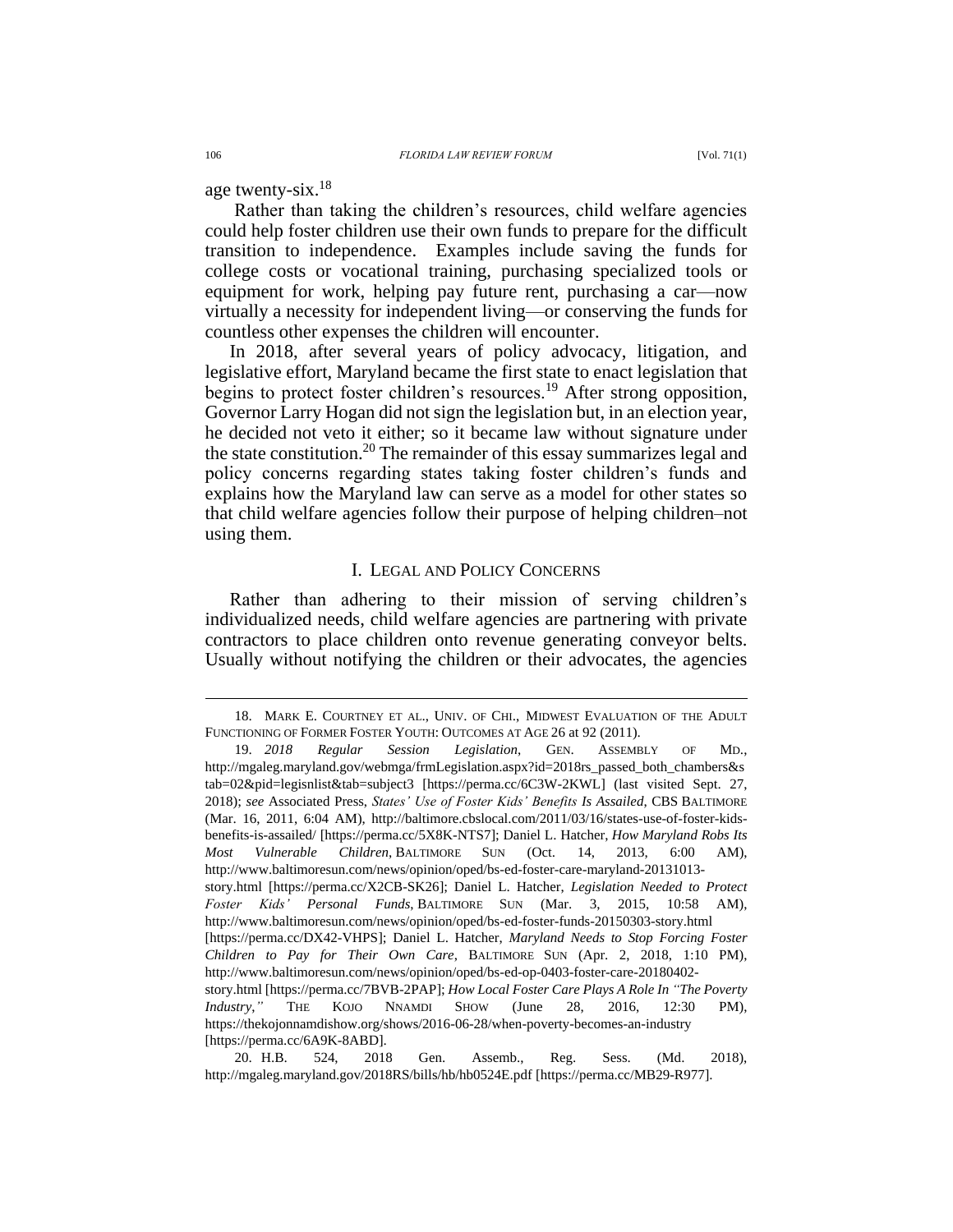and their contractors search for foster children to apply for disability (SSI) or survivor benefits  $(OASDI)^{21}$  Although state agencies are the least preferred choice for representative payee under federal regulations, the contractors help the agencies gain control of the children's funds as payee.<sup>22</sup> Then, after the contractors get their cut, the agencies take the children's benefits to replenish state revenue by maximizing the number of children deemed disabled in order to take their disability benefits, and taking the last remaining assets left to children from their deceased parents.<sup>23</sup> Contract documents illustrate how children are dissected, sorted, and ranked based, not to prioritize serving their needs, but based on how much revenue they can bring to the states. $24$ 

<span id="page-3-0"></span>Child welfare agencies have defended their practices of taking children's resources on policy grounds, arguing they are the representative payee "of last resort," that the federal asset limit for SSI benefits prohibits conserving children's funds, and that by taking disability and survivor benefits from foster children they can better help foster children.<sup>25</sup> These arguments do not withstand scrutiny.

First, the state agencies have asserted that they will not serve as representative payees for foster children if they are not able to apply the children's funds to repay state costs.<sup>26</sup> This assertion is nonsensical because the agencies essentially argue they will not take on the fiduciary role of protecting foster children's funds if the agencies are not able to take the children's funds. Further, child welfare agencies are not the "last resort" to serve as payee.<sup>27</sup> In fact, the state agencies are the least preferred choice under federal regulations, and several other options exist for payees—including relatives, family friends, and volunteer individuals or organizations.<sup>28</sup> Volunteer representative payee programs already exist for adults who are unable to manage their own Social Security benefits and such programs could also be created for foster children.<sup>29</sup> For example, a program could recruit retired individuals to serve as payees for the children, establishing mentor relationships and helping the children manage and benefit from their own funds. Even having no payee

<sup>21.</sup> POVERTY INDUSTRY, *supra* note [3,](#page-0-0) at 2.

<sup>22.</sup> *Id*. at 94.

<sup>23.</sup> *Id.* at 77–82; *see also* Daniel L. Hatcher, *Foster Children Paying for Foster Care*, 27 CARDOZO L. REV. 1797, 1802–03 (2006) (describing the continued practice of using children's benefits to "replenish the state coffers"); Daniel L. Hatcher, *Purpose vs. Power:* Parens Patriae *and Agency Self-Interest*, 42 N.M.L. REV. 159, 161 (2012) (describing how private consultants influence state agencies to behave like this) [hereinafter *Purpose vs. Power*].

<sup>24.</sup> POVERTY INDUSTRY, *supra* note [3,](#page-0-0) at 77–82.

<sup>25.</sup> *Id.* at 90–101.

<sup>26.</sup> *Id*. at 94.

<sup>27.</sup> *Id*.

<sup>28.</sup> 20 C.F.R. §§ 404.2021(c), 416.621(c) (2018).

<sup>29.</sup> POVERTY INDUSTRY, *supra* note [3,](#page-0-0) at 96.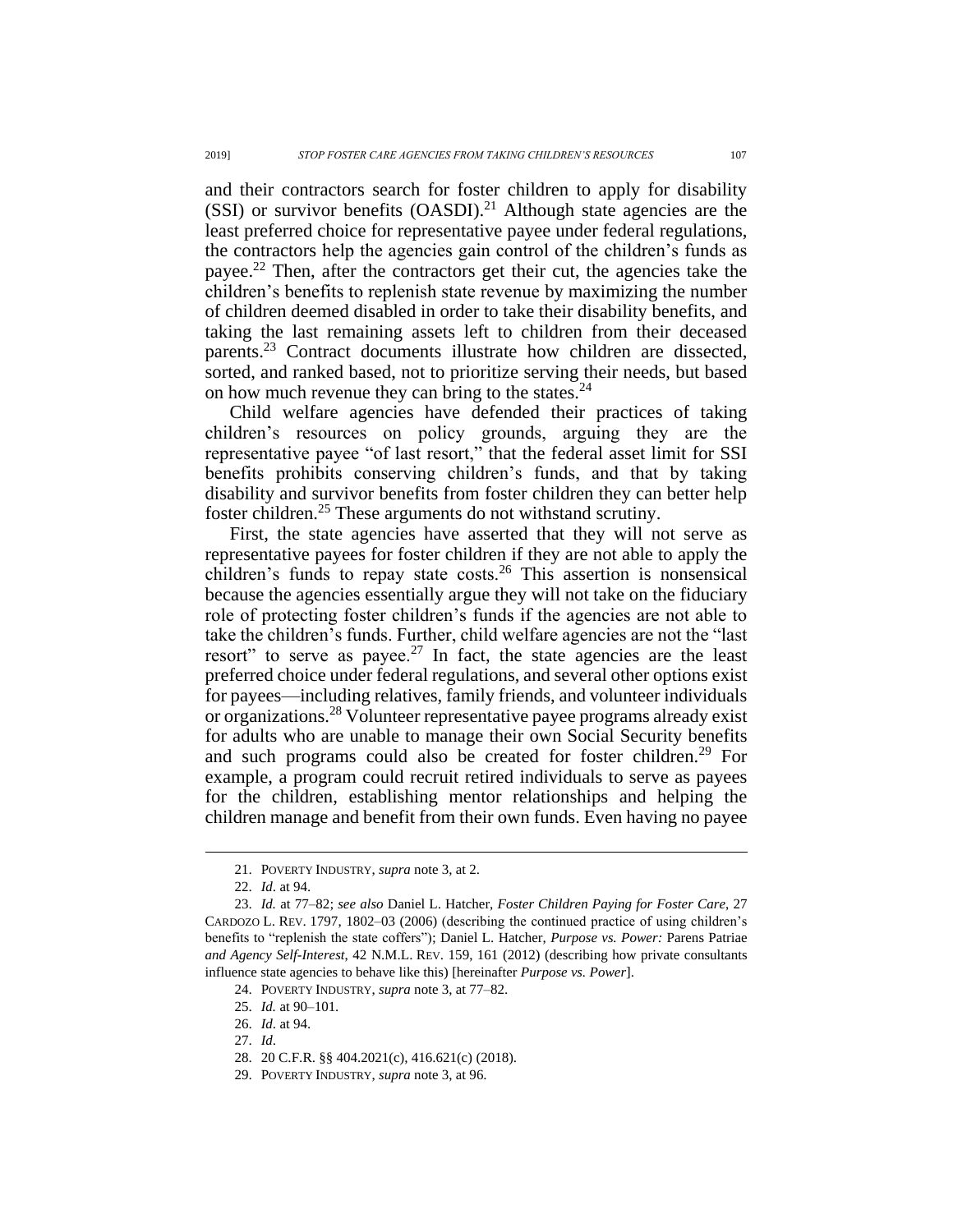would be better for foster children, because if the Social Security Administration cannot locate a suitable payee, the foster children's funds would then be conserved and paid out directly to the children upon reaching adulthood.<sup>30</sup>

Second, the agencies argue that by taking children's SSI (disability) benefits, the children do not risk surpassing the federal \$2,000 asset limit to be eligible for continued benefits (which continue to be taken by the agency). Again, the assertion is incorrect. A representative payee who exercises true fiduciary discretion can avoid the asset limit for SSI by using the funds on countless unmet needs for the children, rather than the agencies taking the children's funds to repay themselves for costs that the children have no legal obligation to pay. Further, multiple exceptions exist to the asset limit, including special needs trusts, ownership interest in a home, purchasing an automobile, and buying household items and personal effects.<sup>31</sup> Also, the 2014 Achieving a Better Life Experience Act<sup>32</sup> ("ABLE Act") created new 529A plans modeled after 529 plans for college savings, but more expansive for the needs of disabled individuals and children.<sup>33</sup> The plans allow conservation of SSI funds that are exempt from the asset/resource limit, and "the funds can later be used for education or many ways to help a disabled child/young adult—including housing, transportation, employment training and support, assistive technology and personal support services," among others.<sup>34</sup>

Third, child welfare agencies have even argued they should be able to take foster children's funds so they have more revenue to serve all foster children.<sup>35</sup> Such a policy conflicts with federal and state law requiring that states must provide and pay for foster care services, not the children.<sup>36</sup> The policy is also counterintuitive, creating a form of foster care that is self-funded by abused and neglected children. Further, the practice usually does not result in more revenue for foster care agencies but rather in savings or general fund revenue to the states.

The revenue strategy also raises legal concerns. Although the United States Supreme Court addressed the issue in 2003 in *Washington State Department of Social & Health Services v. Guardianship Estate of*  Keffeler,<sup>37</sup> the decision was limited. The Court held that the federal law prohibiting creditors from attaching Social Security benefits did not apply because foster children do not owe a debt for their care and thus foster

<sup>30.</sup> 20 C.F.R. § 404.2011 (2018).

<sup>31.</sup> 20 C.F.R. § 416.1216 (2018); POVERTY INDUSTRY*, supra* not[e 3,](#page-0-0) at 101.

<sup>32.</sup> Pub. L. No. 113-295, 128 Stat. 4056 (codified as amended at I.R.C. § 529A (2012)).

<sup>33.</sup> POVERTY INDUSTRY*, supra* note [3,](#page-0-0) at 101.

<sup>34.</sup> *Id*.

<sup>35.</sup> *Purpose vs. Power*, *supra* not[e 23,](#page-3-0) at 161.

<sup>36.</sup> *Id.* at 182–90.

<sup>37.</sup> 537 U.S. 371 (2003).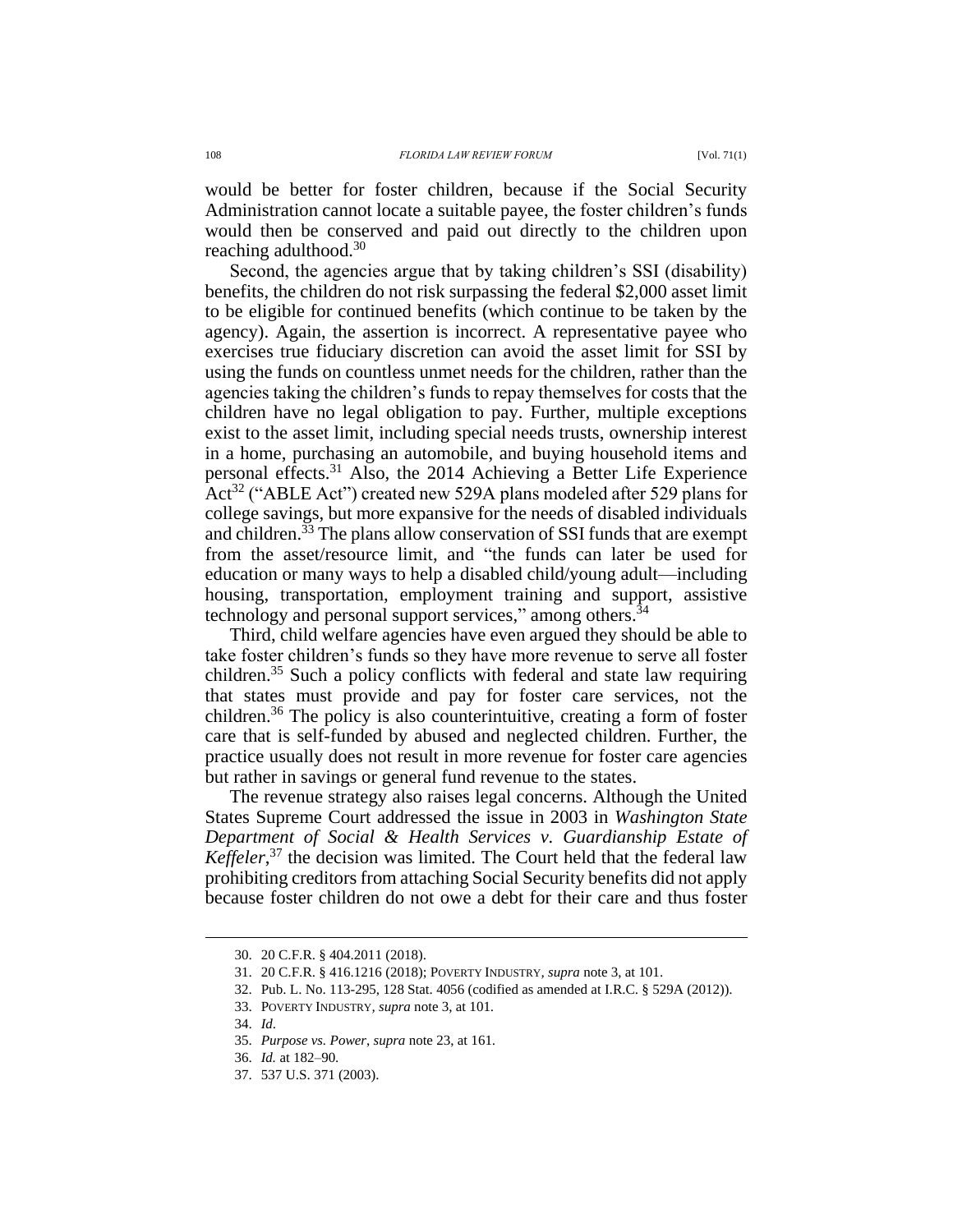care agencies are not creditors.<sup>38</sup> However, the Court recognized that several other possible legal concerns remained undecided.<sup>39</sup>

For example, the Supreme Court did not rule on whether child welfare agencies' revenue practices conflict with their purpose as a fiduciary for foster children's interests, an obligation created by both state and federal law. Under state laws, child welfare agencies exist to serve and protect the best interests of abused and neglected children, establishing a fiduciary obligation.<sup>40</sup> Further, the agencies assume an additional layer of fiduciary obligation under federal law when they become representative payees for children's Social Security benefits.<sup>41</sup> Under the core tenant of fiduciary law, child welfare agencies must act in the best interests of their beneficiaries (the children) and can never use the fiduciary power to prioritize their own interests over the interests of the children.<sup>42</sup> The agencies violate their fiduciary obligations when they take control over foster children's Social Security benefits and use those benefits for agency/state interests rather than for the children.

The Supreme Court also has not addressed multiple constitutional challenges, including due process and equal protection concerns and whether state agencies taking foster children's resources results in unconstitutional takings.<sup>43</sup> Perhaps the most striking constitutional concern is how child welfare agencies ignore the due process rights of children in their care. After ranking foster children for their revenue generating capacity, the agencies and their contractors use the children to apply for their Social Security benefits—usually without telling the children or their advocates.<sup>44</sup> The agencies then try to take control over the children's funds as representative payee, again without notice to the children that would otherwise allow them to suggest someone else to manage their money.<sup>45</sup> And when the agencies divert the children's funds every month to replenish state revenue, the children again do not receive notice or opportunities to explain how their funds can be better used for

<sup>38.</sup> *Id*. at 382.

<sup>39.</sup> *Id.* at 380 n.4, 389–90 n.12.

<sup>40.</sup> *Purpose vs. Power*, *supra* note [23,](#page-3-0) at 182–84.

<sup>41.</sup> As representative payees, the Social Security Act requires that the agencies use or conserve the children's Social Security benefits in a manner that they determine is in the beneficiary's best interest. 42 U.S.C. § 405(j) (2012); 20 C.F.R. § 404.2035(a) (2018) (stating that the payee must "[u]se the benefits received on your behalf only for your use and benefit in a manner and for the purposes he or she determines . . . to be in your best interests . . . .").

<sup>42.</sup> *E.g*., Gianakos v. Magiros, 208 A.2d 718, 722 (Md. 1965) ("There is no equitable principle more firmly established in our jurisprudence than that a fiduciary is under a duty of loyalty to his beneficiaries and cannot use the property of a beneficiary for his own purposes.").

<sup>43.</sup> *Keffeler*, 537 U.S. at 371, 380 n.4, 390 n.12.

<sup>44.</sup> POVERTY INDUSTRY, *supra* note [3,](#page-0-0) at 80.

<sup>45.</sup> *Id*.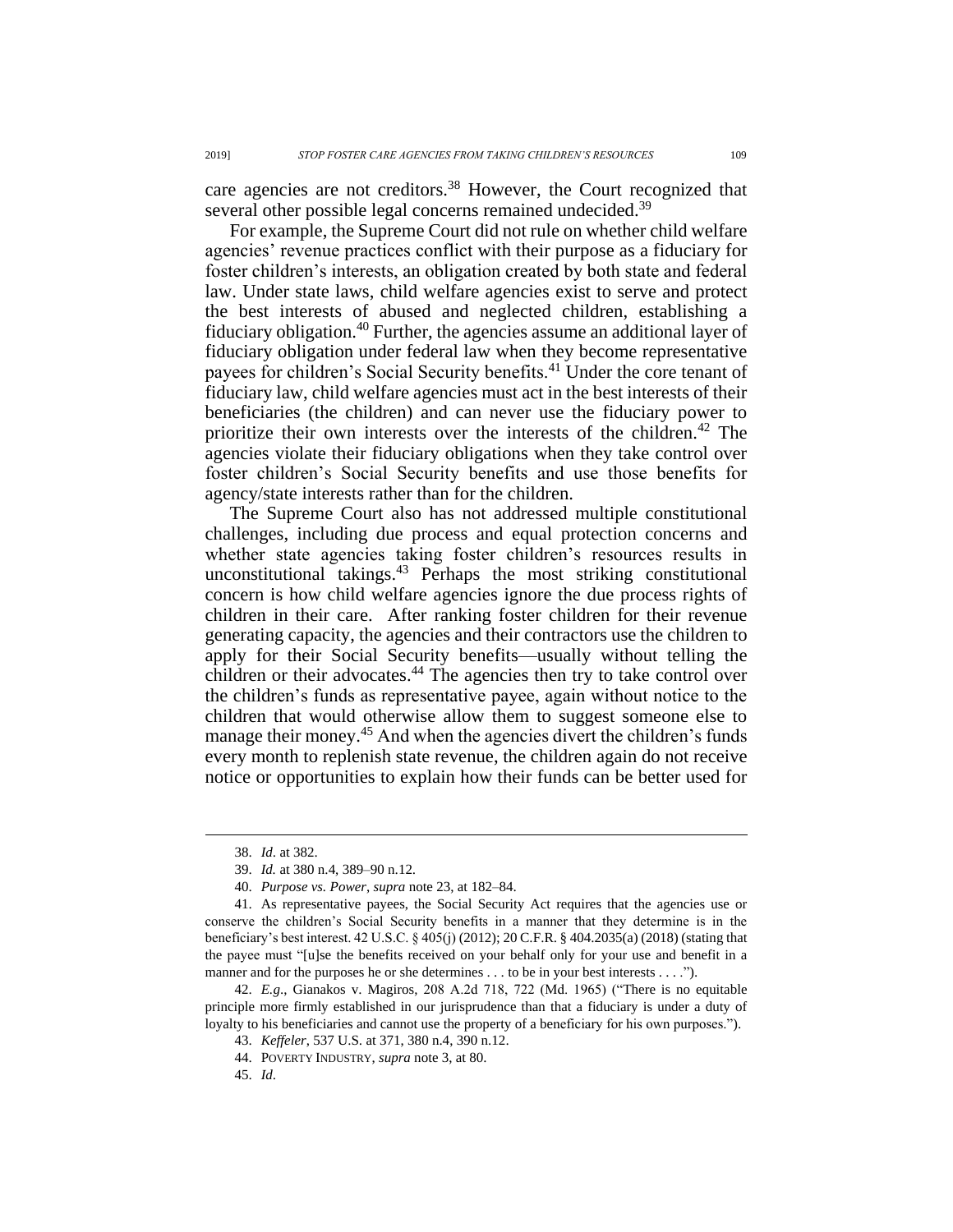### unmet current needs or conserved for their future.<sup>46</sup>

# II. MARYLAND LITIGATION AND LEGISLATION TO STOP FOSTER CARE AGENCIES FROM TAKING CHILDREN'S RESOURCES

Two former foster children, Alex and Ryan, challenged the agency practices in Maryland, including an argument that the lack of notice violated their constitutional right to due process.<sup>47</sup> Unfortunately, in Myers v. Baltimore County Department of Social Services,<sup>48</sup> the agency successfully convinced the court to dismiss Alex's claims under the Maryland Tort Claims Act by arguing he should have brought the claims within one year of entering foster care—even though he was only twelve at the time and had received no notice of the agency's actions.<sup>49</sup> However, the case of *In re Ryan* W<sup>50</sup> reached Maryland's top appellate court, where the court concluded that Ryan's due process rights had been violated.<sup>51</sup> As a result, the Maryland Court of Appeals held that foster care agencies must give notice to foster children and their lawyers when the agencies apply to become representative payee for the children's funds, and must also provide regular accountings of how the money is used.<sup>52</sup> After receiving notice, foster children can challenge the appointment of the foster care agency as their representative payees and request a different payee that will truly protect their interests. Hopefully, advocates in other states will bring similar legal challenges—and strive to encourage legislation such as summarized below.

While pursuing litigation in Maryland, advocates simultaneously worked for several years on state legislation in an effort to stop the foster care agencies from taking children's resources. And in 2018, the Maryland General Assembly passed the first state legislation to begin protecting foster children's Social Security and Veteran's Assistance benefits—titled "Protecting the Resources of Children in State Custody," sponsored by Delegate David Moon and Senator Richard S. Madaleno,  $J_r$ <sup>53</sup>

Under the new requirements, when a Maryland foster care agency acts

 $\overline{a}$ 

51. *Id.* at 1059.

<sup>46.</sup> *Id*.

<sup>47.</sup> *Purpose vs. Power*, *supra* note [23,](#page-3-0) at 175–77.

<sup>48.</sup> 2010 WL 4890061 (Md. App. Oct. 8, 2010).

<sup>49.</sup> *Purpose vs. Power*, *supra* note [23,](#page-3-0) at 175–82 (The author of this essay was co-counsel for Alex.).

<sup>50.</sup> 76 A.3d 1049 (Md. 2013).

<sup>52.</sup> *Id*. at 1052 (The author of this essay was co-counsel for amici supporting the foster child's appeal.).

<sup>53.</sup> S.B. 291, 2018 Gen. Assemb., Reg. Sess. (Md. 2018), http://mgaleg.maryland.gov/2018RS/bills/sb/sb0291T.pdf [https://perma.cc/6HB8-UNPW]; H.B. 524, 2018 Gen. Assemb., Reg. Sess. (Md. 2018), http://mgaleg.maryland.gov/2018RS/bills/hb/hb0524E.pdf [https://perma.cc/MB29-R977].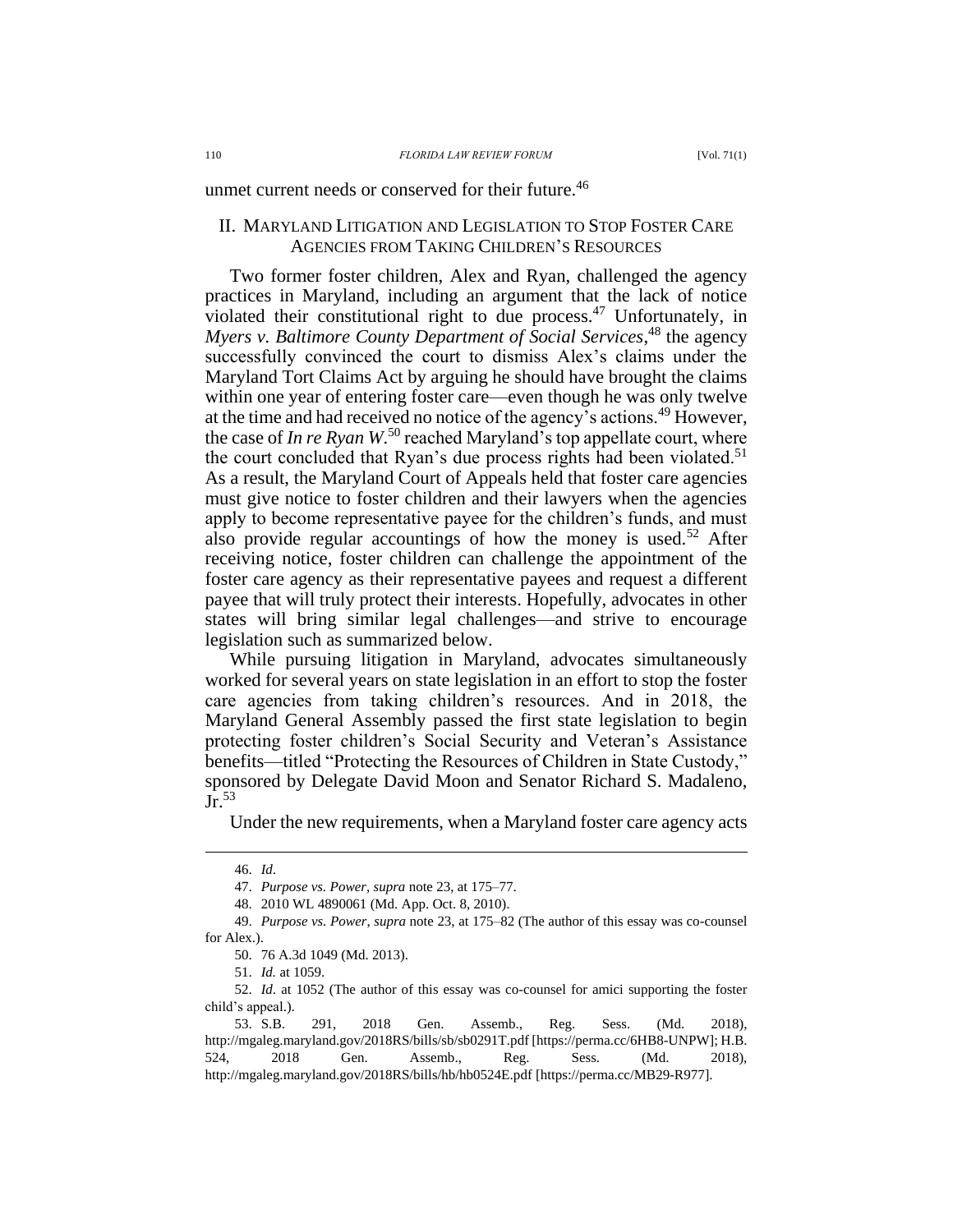as representative payee for a child receiving disability or survivor benefits, the state must conserve at least 40% of the funds for the child starting at age fourteen, at least 80% of the funds starting at age sixteen, and 100% of the funds starting at age eighteen. <sup>54</sup> Thus, the children will have more of their own money available as they near the age of transitioning out of foster care and face the struggle for economic independence.

The legislation specifically includes the new 529A (ABLE) accounts as one of the options for saving the children's funds.<sup>55</sup> The 529A accounts provide tax benefits, are exempt from the \$2,000 asset limit that otherwise applies to SSI benefits, and allow flexibility for the conserved funds to be used for education, housing, transportation, employment training, or many other ways to help a disabled young adult strive to become independent.<sup>56</sup> Further, the law requires the agencies to begin providing all foster children with financial literacy training when they reach the age of fourteen, which can help the children learn more about the financial issues they will soon face—and to engage the children in planning for their own futures.<sup>57</sup>

Advocates have also been supporting federal legislative efforts to protect foster children's funds, beginning with a federal bill introduced by former Congressman Pete Stark  $(CA)$  in 2007,<sup>58</sup> and similar legislation championed by Congressman Danny Davis (IL) in 2016.<sup>59</sup> Hopefully, the federal bill will be reintroduced and receive committee hearings and votes. Until then, states should move forward on their own legislation and make further improvements to protect all foster children's resources.

### **CONCLUSION**

State governments exist for the purpose of maximizing the public welfare. Child welfare agencies exist to protect and serve the interests of vulnerable children. When states use their child welfare agencies to extract resources from vulnerable children in their care, the purpose of

<sup>54.</sup> S.B. 291 §  $(C)(2)(I)$ –(III). Further, the legislation also indicates that when the foster care agency acts as payee for any child regardless of age it must "[u]se or conserve the benefits in the child's best interest, including using the benefits for services for special needs not otherwise provided by the Department or conserving the benefits for the child's reasonably foreseeable future needs  $\ldots$  "*Id.* § (C)(1).

<sup>55.</sup> *Id.* § (C)(4)(II).

<sup>56.</sup> *See* POVERTY INDUSTRY, *supra* not[e 3,](#page-0-0) at 101.

<sup>57.</sup> S.B. 291 § (C)(6).

<sup>58.</sup> Foster Children Self-Support Act, H.R. 1104, 110th Cong. (2007), https://www.congress.gov/110/bills/hr1104/BILLS-110hr1104ih.pdf [https://perma.cc/ET9Q-5CDH].

<sup>59.</sup> Protecting Foster Youth Resources to Promote Self-Sufficiency Act, H.R. 5737, 114th Cong. (2016), https://www.congress.gov/114/bills/hr5737/BILLS-114hr5737ih.pdf [https://perma.cc/EQB7-2HZ7].